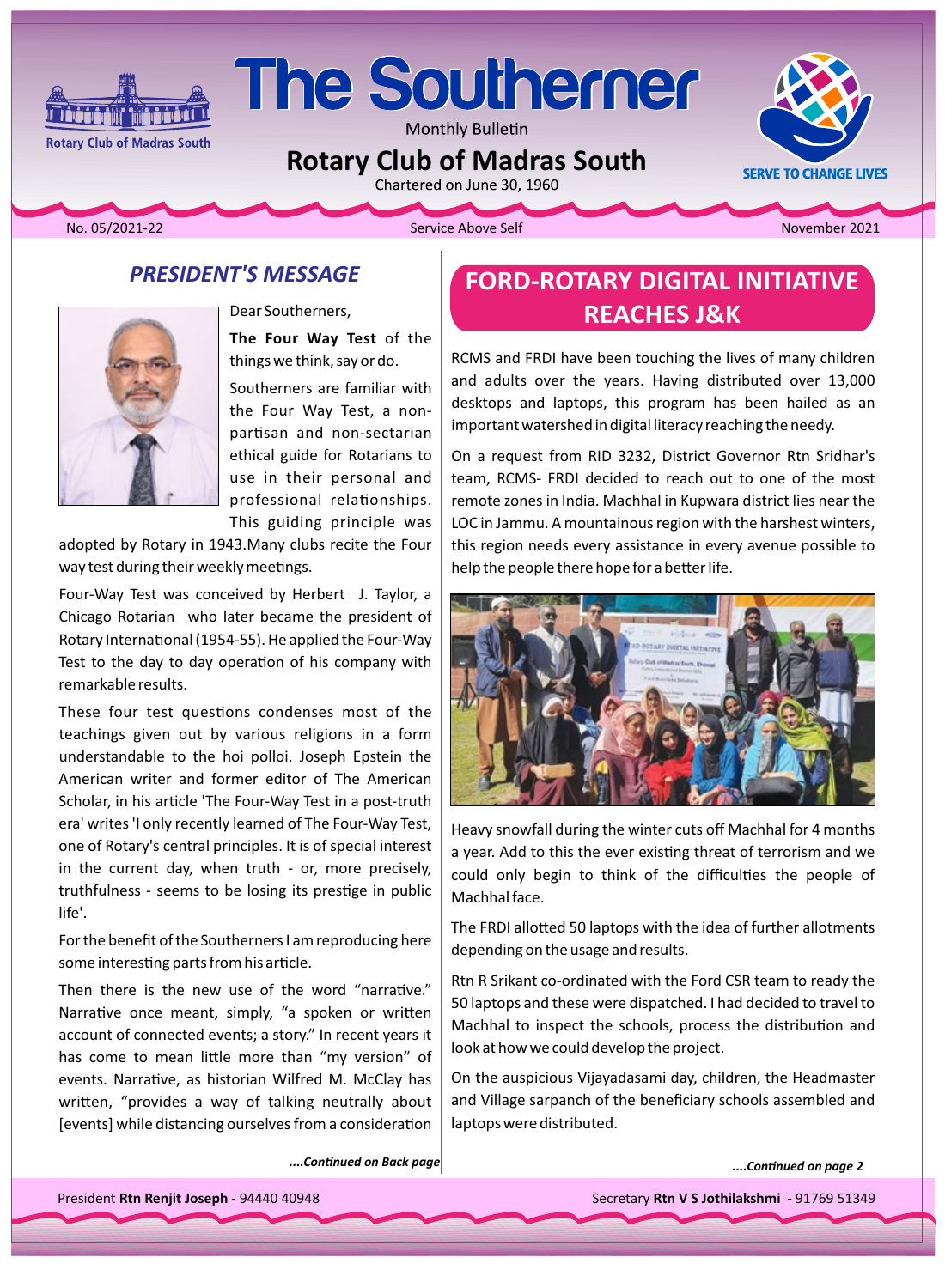#### Rotary Club of Madras South

# **SUCCESSFUL COMPLETION OF RAINWATER HARVESTING SYSTEM GLOBAL GRANT PROJECT**



Our Global Grant project providing rainwater harvesting system to 10 public and aided schools in Chennai, in partnership with Rotary Club of Lake Spivey Clayton County, USA was successfully completed and a meeting to mark the completion of the project was organised at Hotel Savera on 26 October 2021. District Governor Rtn. J Sridhar was the chief guest at the function and he appreciated the work done by our Club. Water being such a precious thing for human survival, our District has

embarked on this project under 'Water Mission', he added. The rainwater harvesting facilities provided to the schools will be maintained for a period of 4 years and MoU with each of the schools was signed and exchanged at the function. The project

approved by TRF in August 2020 was delayed due to restrictions created by the pandemic and was finally completed in October 2021. The project will harvest 17400 kl of rainwater in these schools which is equivalent to harvesting rainwater in 850 individual homes. As Southerners, we are proud of this project and its our small contribution to help mitigate the water woes of Chennai. As someone at the meeting commented, 'Southerners on a mission, expect more from them'.



#### **PP Rtn Magdoom Mohamed**

# *VIJAY MENON AND JAISHREE SINGH* **INDUCTED AS NEW MEMBERS**

Vijay Menon, Financial Services Businessman, introduced by Rtn Jawahar Nichani and Jaishree Singh, Educationist, introduced by



Rtn Bina Boaz joined our club as our new .members



Vijay's wife Geetu and daughter Shruti were also present. Jaishree is married to Dr Raj Singh, a Pulmonologist based in Chennai. Southerners welcome Rtns. Vijay Menon and Jayshree Singh to the RCMS family.

#### *Page Coǀer from ConƟnƵed....*

Only basic amenities were available and the Indian Government and the Indian Army have been working with many outreach programs and projects for the benefit of the people there. Education is rudimentary and the FRDI can play an important part in getting the people of Machhal a better life. RCMS should look at this as a long term project, with proper planning and diligence.



**PP** Rtn V Mukund

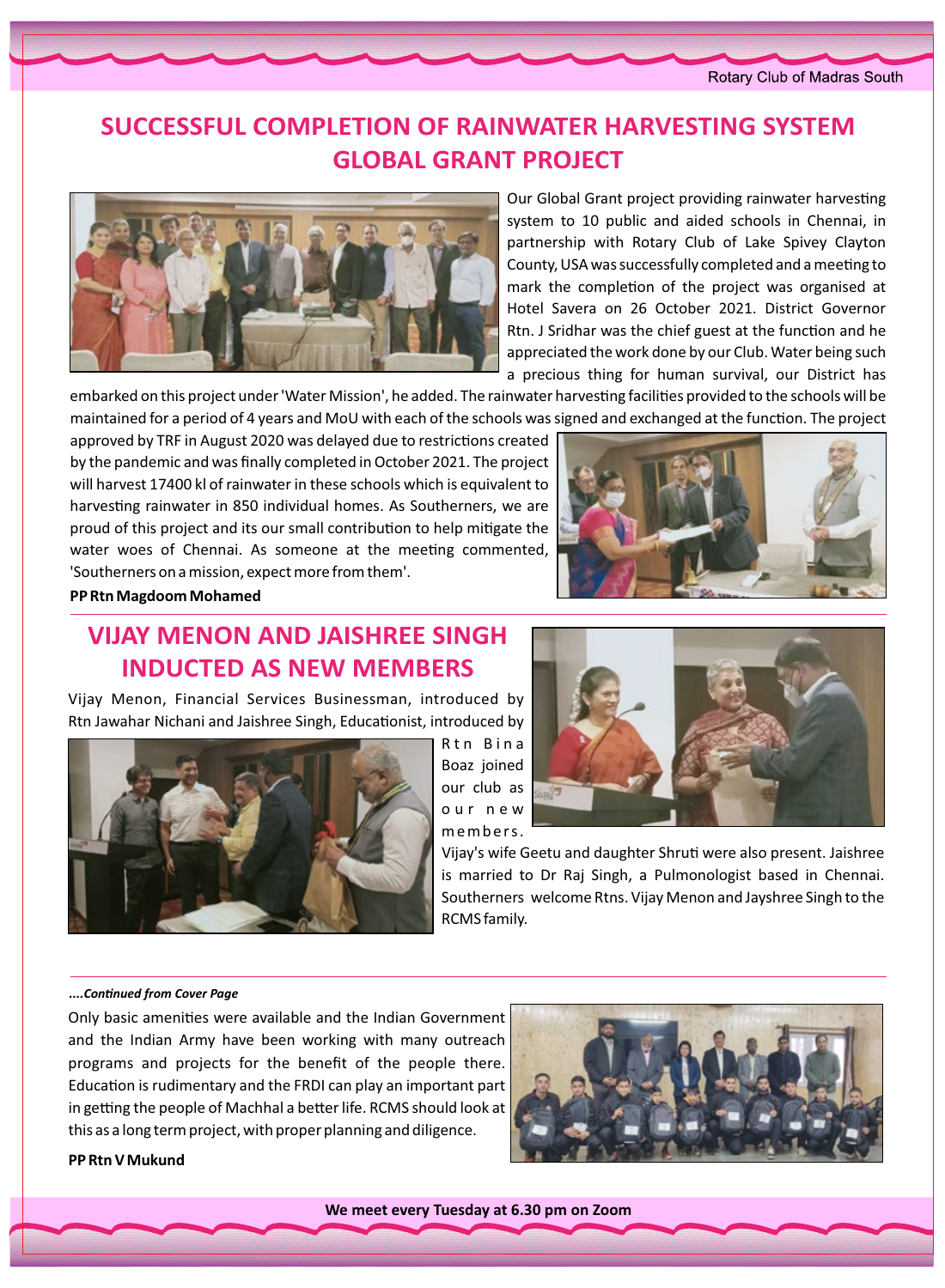## **DISTRICT SERVICE AWARD FOR RTN K SARAVANAN**

PP Rtn K Saravanan received the District Service Award for his outstanding service in promoting The Rotary Foundation and its goal of world understanding and peace. He has been spearheading our club's prestigious 'Caring For Little Hearts' project over the years, working hard with his team to ensure its success. He received the certificate from PDG N. Nagoji at our weekly meeting on 5th October. Kudos to Rtn Saravanan for this singular honour.



## **FIRESIDE AT RTN. ANURADHA'S HOME**

On 3rd October, Rtns. Sujeesh, Sandilya, Praveen, Sridharan, Rtn Sibirajan and Renjit with their familes were invited to Rtn. Anuradha's apartment for a Fireside.

We have had to make a lot of changes with the onset of COVID, having a fireside in the afternoon is one of them. Greeting each other in person, getting an update of what's been happening was just the beginning. What followed was a riot of laughter and jokes - all in good spirit.

The overwhelming warmth and hospitality of our gracious host made it even more special, from the deftly mixed mocktails to

delectable short eats, of course, not to forget chilled beer that kept us all in good spirits right through. We somehow were in no hurry to leave even after lunch, which was again fabulous with one particular amazing dish that stood out- the main ingredient being bitter gourd, a vegetable that's not very popular otherwise.

It was well after 3 pm when we said our goodbyes and left, after such an enjoyable afternoon spent together. The friendship, the comradery, the loud laughter, the jokes, and above all the great fellowship which is so much a part of RCMS was just so evident - let's hope the good times are here to stay.

Cheers to you, Rtn. Anuradha for making this fireside truly enjoyable.

#### **Ann Rose Renjit**

#### **LOG IN TO THE WORLD OF ROTARY**

You can log off from other social media for a while and businesses or any kind of trade **Rotary** explore the sane world of Rotary. Every Rotarian can create an account and log into the RI website which provides a wealth of information on Rotary and its activities.

Log into https://my.rotary.org/ . On the top right hand corner of the landing page you will find 'Register'. Use the email id and mobile number provided by you to the club to register in the RI website.

Once your account is done you can create your profile; the first step to connect with the 1.2 Mn Rotarians worldwide. There are many discussion groups in this site and a few examples are provided here.

Members of Rotary worldwide who are into prominent

can connect with each other through 'Rotary Business Connect'.



Lady members can connect with each other through 'Women in Rotary' to discuss the formation of women's fellowship for the purpose of social interaction and fellowship.

What's more you can even link with other 'Whiskey drinking Rotarians' to learn about whiskey, food pairings and other topics related to the appreciation of all whiskies produced worldwide!

Log in and enjoy....

www.rotarymadrassouth.com